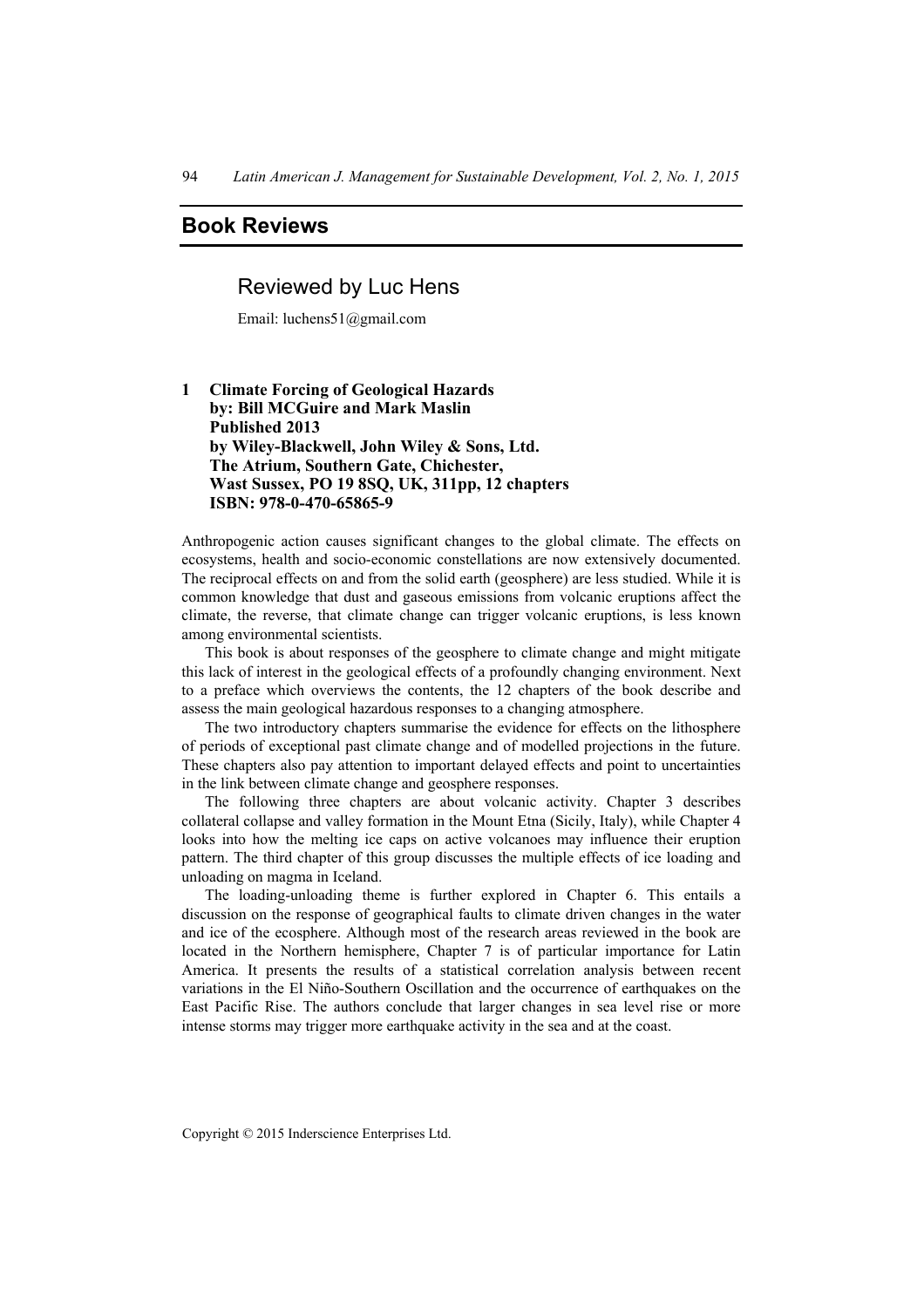#### *Book Reviews* 95

Chapter 8 is about submarine mass failures as a source of tsunamis, in particular at high latitudes where climate change is occurring rapidly. Chapters 9 and 10 are the last ones on climate change induced fault movement. They deal respectively with high mountains during recent and future extreme warm events in Alaska, New Zealand and the European Alps, and with flood hazards, also in the Swiss, Austrian and Italian Alps.

The two concluding chapters focus on gas hydrates and more in particular on methane release from both marine and continental stocks. Chapter 11 considers the hazard potential of gas hydrates at a global scale. The last chapter of the book evaluates the effects of the rapid release of thousands of gigatons of greenhouse gasses during the Cenozoic.

This book shows a set of convincing strengths:

- It provides an excellent overview of relevant research on a less often addressed group of effects of climate changes.
- It describes, analyses and assesses fundamental environmental science characteristics in a most illustrative way: the interconnectedness of nature, the impressive time scale, the combination of experimental results and modelling, the combination of appropriate analysis and prediction, the uncertainties about the results, to list just a few examples.
- The maturity of the contributions. The chapters built on presentations during a colloquium held at the University College London in 2009. This material was substantially modified and updated for this book.
- A team of 33 expert authors from mainly geological, paleoecological and environmental departments, predominantly working in Western Europe.
- The supreme quality of the editing and the presentation of the text which is illustrated by a wealth of colour figures and tables. The chapter summarise over 2,000 relevant references from the literature.

All this makes this book an excellent source of information in the current climate change debate and its implications for natural hazards.

On the other hand the information on the geological hazards is limited to their physic-geographical-environmental aspects (as may be expected on the basis of the selection of the authors). For many issues raised by the book this provides a necessary but incomplete view on the situation. One of the common aspects of hazards associated with volcanoes, El-Niño, tsunamis, landslides and methane release is the extent of the impacts. Therefore, it is legitimate asking about the socio-economic impacts of the described trends. It is equally interesting knowing about the responsibilities of international organisations as the World Bank or the OECD in this respect. The book does not deal with these aspects of the discussion.

Overall this publication should be on the bookshelf of geologists, physical geographers, hydrologists, ecologists, environmental scientists, politicians, and anyone interested or involved in climate change. The wealth of concise information makes it an excellent reference for teaching on the interdisciplinary aspects of environmental science and climate change.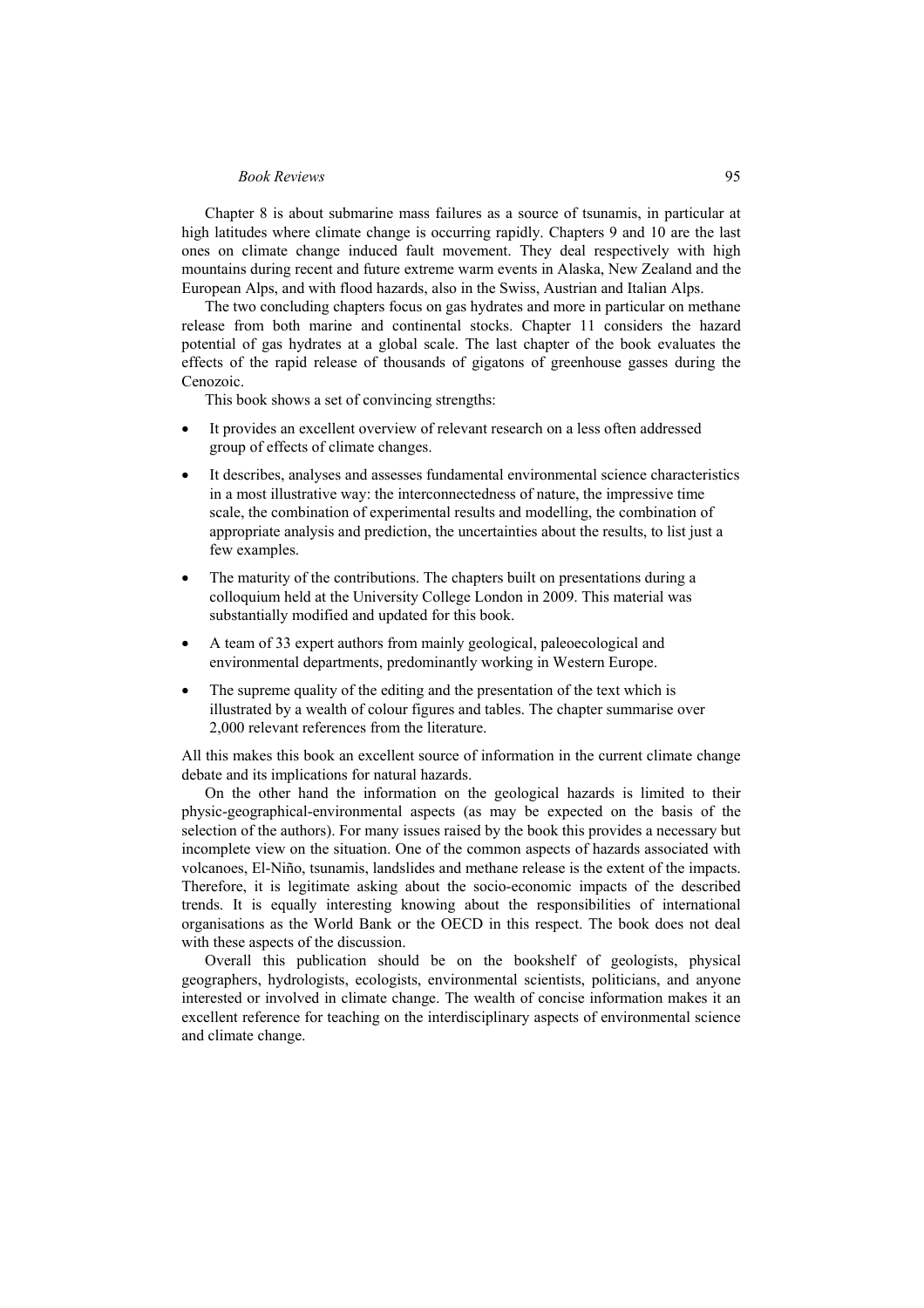#### 96 *Book Review*

**2 Tropical Wetland Management. The South-American Pantanal and the International Experience by: Antonio Augusto Rossotto Ioris (Ed.) Published 2012 by Ashgate Publishing Limited Wey Court East, Union Road, Farnham, Surrey, GU9 7PT, UK, 12 chapters; 351 pp ISBN: 9781409418788 (hbk); ISBN: 9781409418795 (ebk-PDF)** 

The 'Pantanal' (which means 'wetland') is a unique and extremely biodiversity rich tropical wetland. The area is of international importance such as the Everglades in the USA or the Okavango in Botswana. This inland delta is localised south of the Brazilian Amazon and East of the Bolivian border with Brazil. During the 6 months long wet period, 80% of the land which mainly entails forests and savannah is flooded. This is followed by an extremely dry period, resulting in a most particular ecosystem with serious treats to the species. The faunal diversity of the area competes with this of the Amazon and Southern and Eastern Africa. The region hosts the highest concentration of reptiles in the world and is the habitat of most of the jaguars in Brazil. Birds, fishes, rodents and mammals, quite a number of which are rare and threatened, are abundant. The 80 metre high and over 3 km wide waterfalls of Foz do Iguaçu are the biggest in the world. Indians colonised the area more than 8,000 years ago. Today, the descendants of these original inhabitants are complemented with an increasing number of extensive cattle rangers.

Today, the Brazilian Constitution has declared the Pantanal as National Patrimony. This opened opportunities for a better protection, management, more research and international networking on this most valuable ecosystem. This edited book mirrors this new situation. It provides a critical update of recent scientific development and politico-institutional experiences related to the conservation of the Pantanal. It compares the Pantanal with other wetlands of international importance in North America, Europe and Southern Africa.

The introductory chapter overviews the book as a whole. Seven chapters are about the Pantanal. They deal with the social (perception and the historical role of the traditional rangers in the management of the ecosystem, the economic and welfare pressures, and the need for wetland-friendly activities maintaining low-density cattle ranching), hydrological, and ecological aspects of the Pantanal (Chapters 2, 3, 4, 5). They provide the basic information establishing a zoning model for the protection of this wetland heritage (Chapter 6). Chapters 7 and 8 provide a detailed analysis of the stakeholders (e.g., how the rangers are affected by globalisation and intensification, and how increasing scales of cattle ranging threaten the ecosystem) and their values. They introduce the concept of socio-natural systems. Comparison with other wetland systems of international importance is made: with the Okavango inland delta in Botswana where the increase of the elephant population and the introduction of alien species are the main treats (Chapter 9); with European wetlands (cases of the UK and Scotland) where the experience with the Wetlands Directive demonstrates that restoration and recovery of deteriorated wetlands is much more expensive than keeping them intact (Chapter 10); with the US Everglades National Park which supported the rapid economic growth of the area and for which promising restoration projects are expected (Chapter 11).